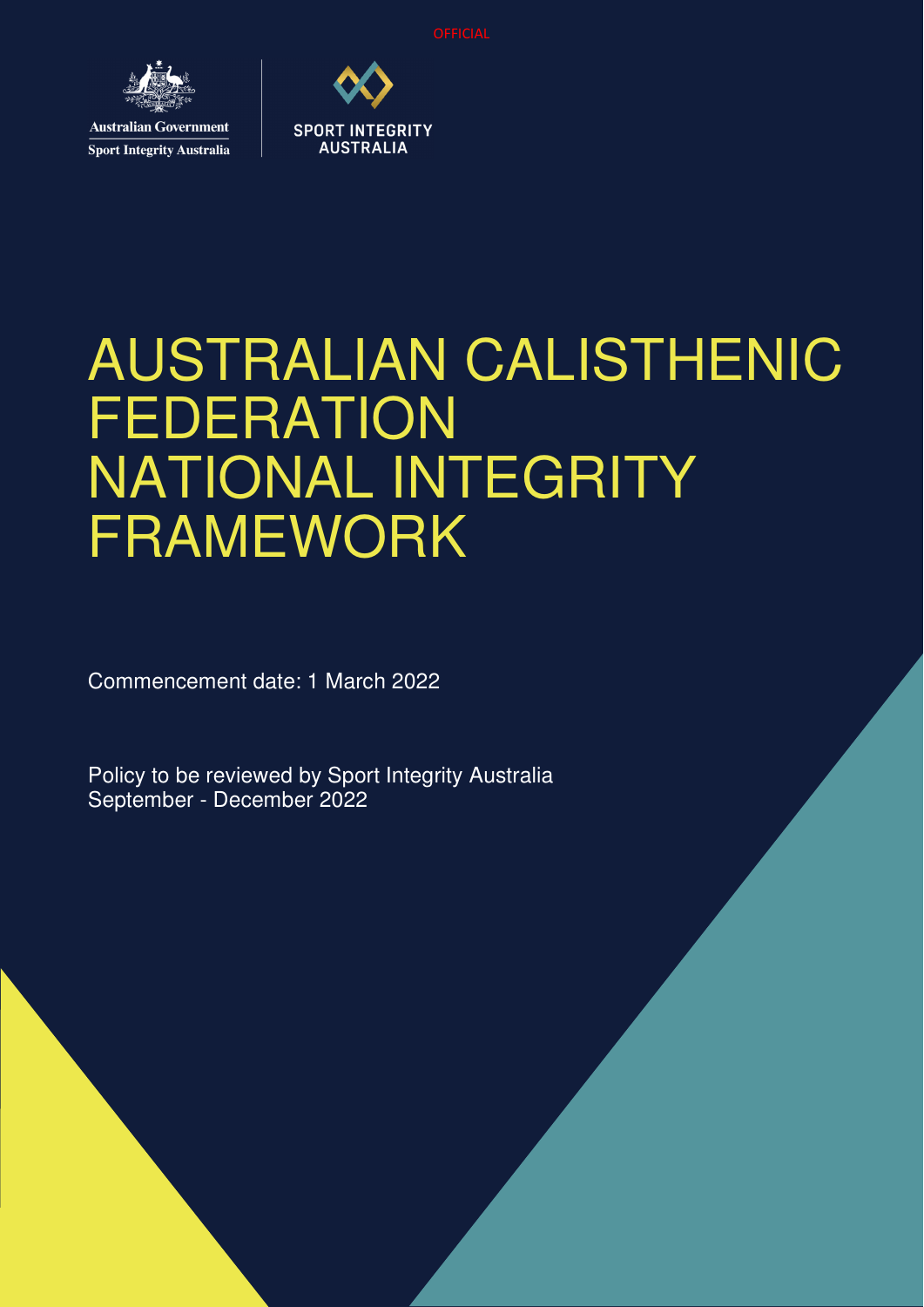## **TABLE OF CONTENTS**

| <u>1.</u>                                                                               | <b>Background</b>                                                                              | 3              |
|-----------------------------------------------------------------------------------------|------------------------------------------------------------------------------------------------|----------------|
| 1.1                                                                                     | Introduction                                                                                   | 3              |
| 1.2                                                                                     | Definitions                                                                                    | 3              |
| 2.                                                                                      | <b>Jurisdiction</b>                                                                            | 5              |
| 2.1                                                                                     | Who the Framework applies to                                                                   | 5              |
| 3.                                                                                      | <b>Scope</b>                                                                                   | 6              |
| 3.1                                                                                     | Scope                                                                                          | 6              |
| 4.                                                                                      | <b>Prohibited Conduct</b>                                                                      | 6              |
| 4.1                                                                                     | <b>Prohibited Conduct</b>                                                                      | 6              |
| 4.2                                                                                     | <b>Additional matters</b>                                                                      | 6              |
| 5.                                                                                      | <b>ACF's Responsibility to Manage Framework</b>                                                | 7              |
| 5.1                                                                                     | Responsibility for the management of the Framework                                             | $\overline{7}$ |
| 5.2                                                                                     | National Integrity Manager                                                                     | $\overline{7}$ |
| 5.3                                                                                     | <b>Complaints Manager</b>                                                                      | 7              |
| 5.4                                                                                     | Reporting to Sport Integrity Australia                                                         | $\overline{7}$ |
| 5.5                                                                                     | Education                                                                                      | 8              |
| 5.6                                                                                     | Recruitment of Employees and Volunteers                                                        | 8              |
| 6.                                                                                      | <b>Additional Responsibilities</b>                                                             | 8              |
| 6.1                                                                                     | Relevant Organisation responsibilities                                                         | 8              |
|                                                                                         | In addition to that required under the Integrity Policies, ACF and Member Organisations shall: | 8              |
| 6.2                                                                                     | Relevant Person responsibilities                                                               | 8              |
| In addition to that required under the Integrity Policies, Relevant Persons shall:<br>8 |                                                                                                |                |
| <u>7.</u>                                                                               | <b>Complaints, Disputes &amp; Discipline Policy</b>                                            | 9              |
| 8.                                                                                      | <b>Interpretation &amp; Other Information</b>                                                  | 9              |
| 8.1                                                                                     | Application and Commencement                                                                   | 9              |
| 8.1                                                                                     | Amendment                                                                                      | 9              |
| 8.2                                                                                     | Inconsistency                                                                                  | 9              |
| 8.3                                                                                     | Interpretation                                                                                 | 9              |
|                                                                                         |                                                                                                |                |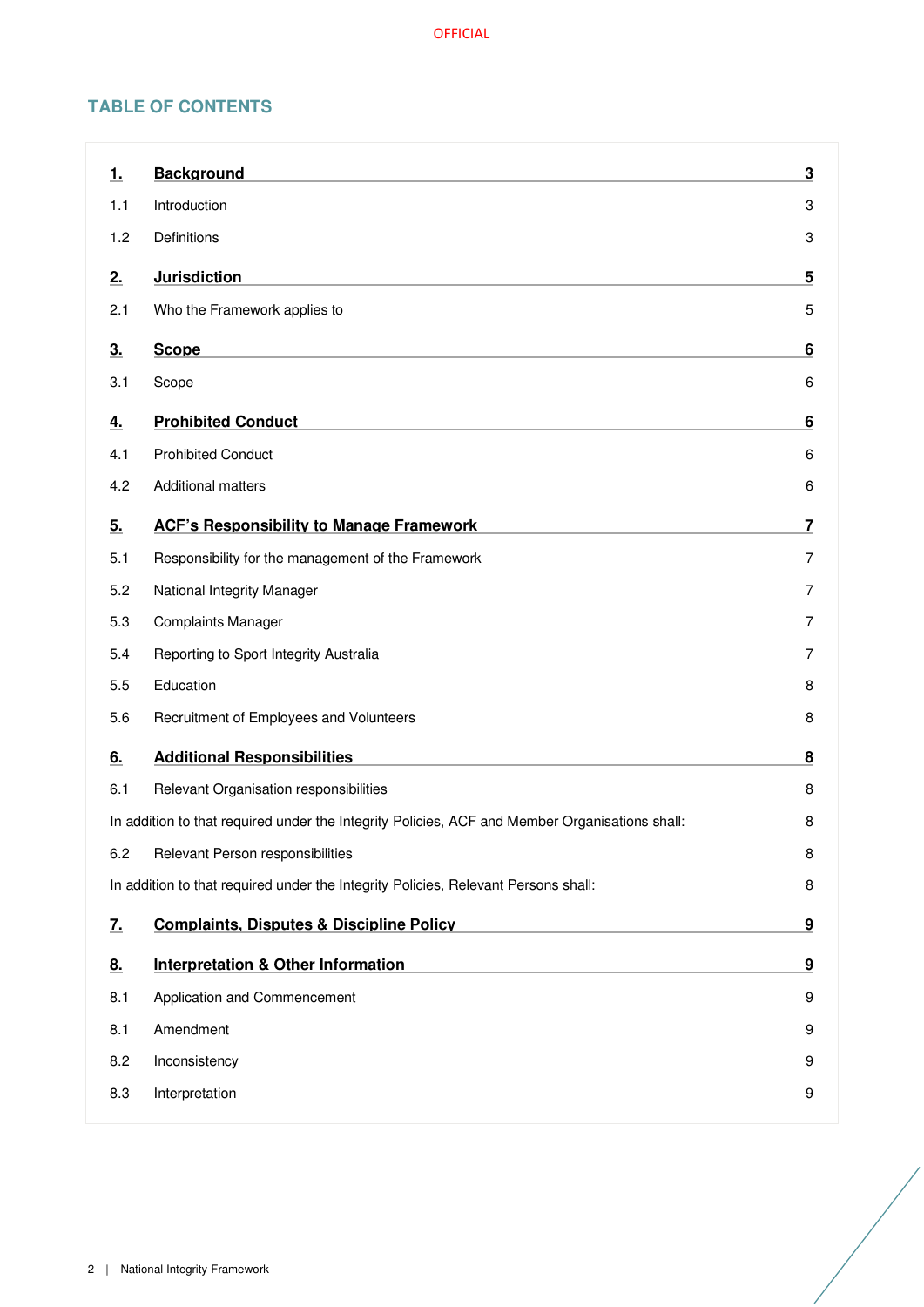## **1. Background**

## **1.1 Introduction**

- (a) Australian Calisthenic Federation's (ACF) National Integrity Framework applies to all Activities organised or authorised by ACF or a Member Organisation and will be adopted in full by each Calisthenics Organisation.
- (b) Sports integrity means the manifestation of the ethics and values that promote community confidence in sport. Threats to the integrity of sport includes the:
	- (i) manipulation of sporting competitions;
	- (ii) improper use of drugs and medicine in sport;
	- (iii) abuse of children and other persons in a sporting environment; and
	- (iv) failure to protect Members and other persons in a sporting environment, from bullying, intimidation, discrimination, or harassment.
- (c) ACF seeks to take a proactive approach to mitigate the integrity threats to Calisthenics in Australia and to provide a safe, fair, and trustworthy environment for all Participants at all levels of Calisthenics.
- (d) The National Integrity Framework is one of ACF's responses to the threats to the integrity of Calisthenics and sets out the broad expectations for the conduct of all Participants in Calisthenics, including procedures for managing, reporting, investigating and determining potential breaches of its Integrity Policies.

## **1.2 Definitions**

In the National Integrity Framework the following words have the corresponding meaning:

**Activity** means a Calisthenics contest, match, competition, event, or activity (including training), whether on a one-off basis or as part of a series, league, or competition, sanctioned or organised by ACF or a Calisthenics Organisation.

#### **Administrators** – **see 'Participant'.**

**Athletes** – **see 'Participant'.** 

#### **Authorised Provider – see 'Relevant Organisation'.**

**Board** means the board of ACF.

**CEO** means the chief executive officer or equivalent position in ACF as appointed from time to time.

**Child** or **Children** means a child or young person, or two or more children or young persons, who is or are under the age of 18 years.

## **Club – see 'Relevant Organisation'.**

**Coaches** – **see 'Participant'.** 

**Complaints, Disputes & Discipline Policy (CDPP)** means the policy adopted by ACF under this Framework, for the handling and resolution of Complaints regarding Prohibited Conduct.

**Contractor** means any person or organisation engaged to provide services for or on behalf of ACF or a Calisthenic Organisation, and includes agents, advisers, and subcontractors of ACF or a Calisthenic Organisation and employees, officers, volunteers, and agents of a contractor or subcontractor.

**Disciplinary Measures** means any Provisional Action taken or Sanction imposed under the Complaints, Disputes and Discipline Policy, as defined in that policy.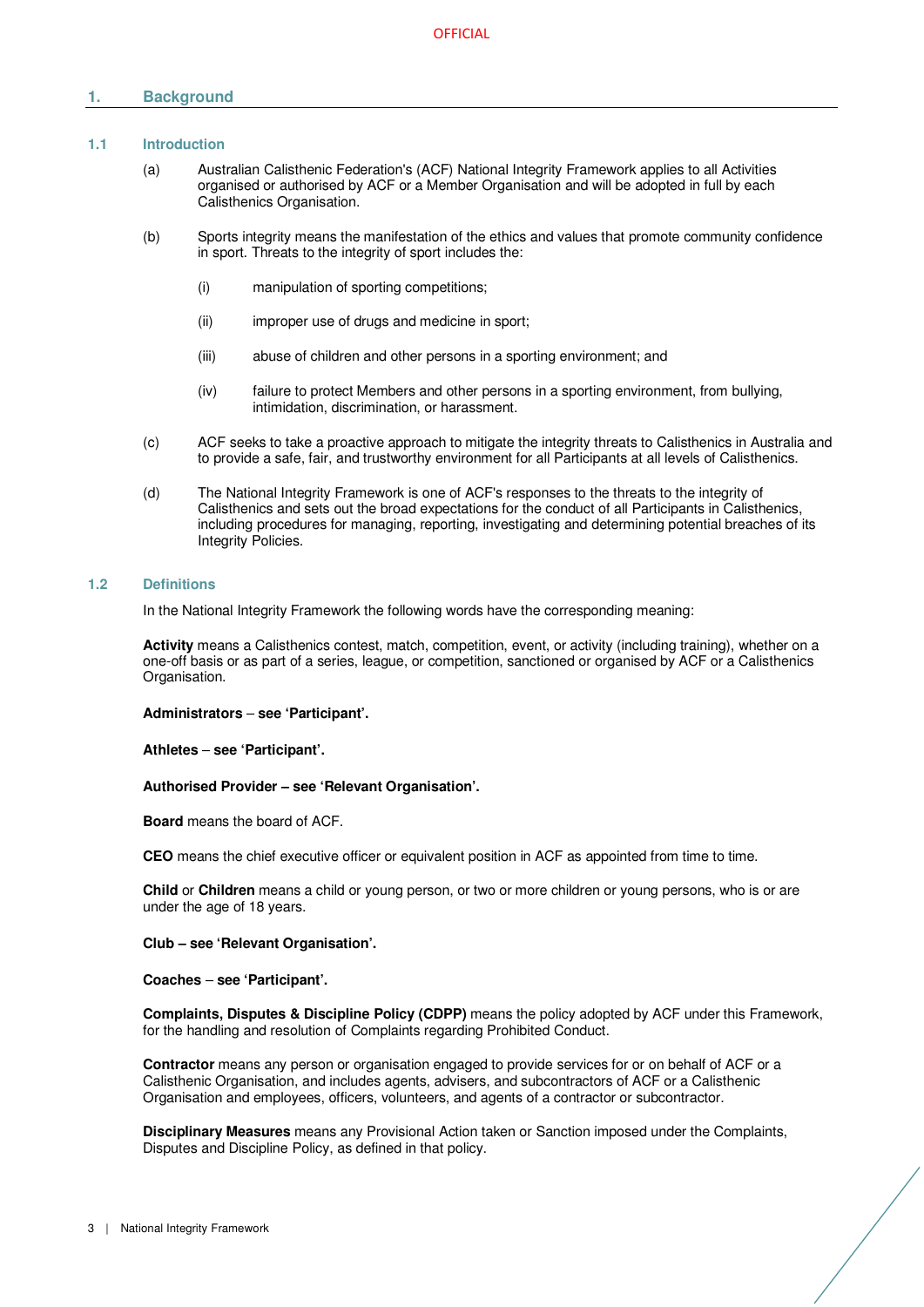#### **OFFICIAL**

**Employee** means a person employed by ACF or a Calisthenic Organisation.

**Framework** means this National Integrity Framework document, including any schedules and annexures.

**Integrity Policy** means the following ACF sports integrity-related policies adopted under this Framework:

- (a) This Framework document;
- (b) Child Safeguarding Policy;
- (c) Competition Manipulation and Sport Wagering Policy;
- (d) Improper Use of Drugs and Medicine Policy;
- (e) Member Protection Policy; and
- (f) Complaints, Disputes and Discipline Policy.

## **Individual Member** – **see 'Member'.**

**Integrity Unit** means ACF's national integrity unit, as established under clause 5.1(a).

**Member** means a member of ACF or a Calisthenic Organisation under its constitution, including:

- (a) **Member Organisations**, which means each company or incorporated association that is a member of ACF
- (b) **Individual Members**, which means individuals who are individuals registered with a Member **Organisation**

#### **Member Organisations** – **see 'Member'.**

**National Integrity Manager** means the person responsible for ACF's Integrity Unit and for the implementation, management, reporting and review of this Framework.

## **Officials** – **see 'Participant'**.

#### **Participant** means:

- (a) Athletes who are registered with or entitled to participate in a Calisthenics Organisation or a ACF Activity
- (b) Coaches appointed to train an Athlete or Team in a Calisthenics Organisation or ACF Activity
- (c) Administrators who have a role in the administration or operation of a Calisthenics Organisation or ACF, including owners, directors, committee members or other persons
- (d) Officials including adjudicators, technical officials, or other officials appointed by a Calisthenics Organisation, ACF or competition sanctioned by ACF
- (e) Support Personnel who are appointed in a professional or voluntary capacity by a Calisthenics Organisation, ACF or any competition sanctioned by ACF including sports science sports medicine personnel, team managers, agents, selectors, and team staff members.

**Prohibited Conduct** means the conduct proscribed by this Framework and the Integrity Policies.

**Relevant Organisation** means any of the following organisations:

- (a) ACF
- (b) **Member Organisation see 'Member'.**
- (c) **Calisthenics Organisation**, which means and includes: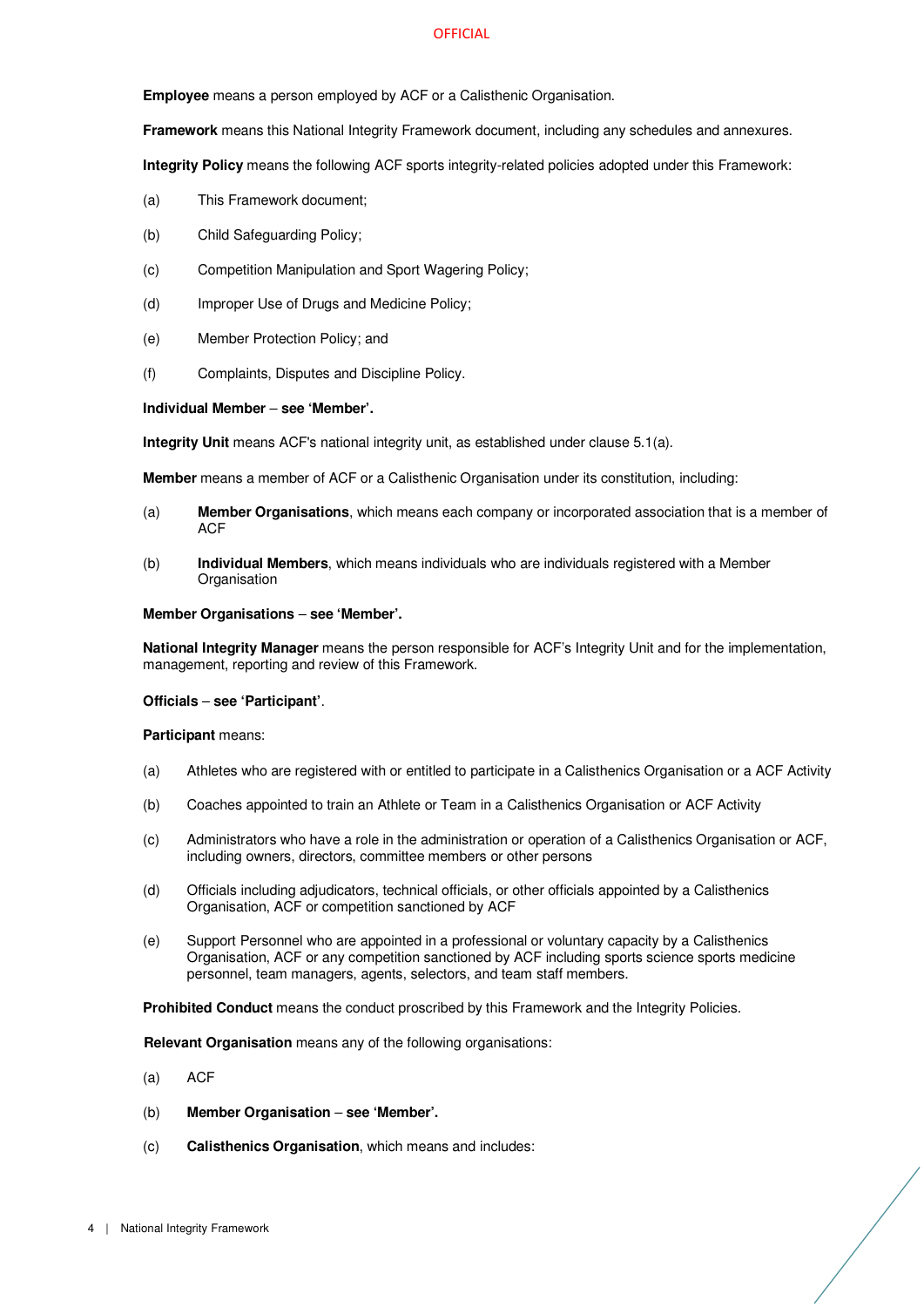- (i) **Member Organisations** see 'Member';
- (ii) **Clubs**, which means any club that enters a Team to participate in an Activity; and
- (iii) **Authorised Providers**, which means any non-Member organisations authorised to conduct Activities sanctioned by ACF or a Member Organisation:
- (d) **Team**, which means a collection or squad of athletes who compete and/or train in Calisthenics and/or the Activity; and
- (e) Any other organisation who has agreed to be bound by this Framework/the Integrity Policies.

**Relevant Person** means any of the following persons:

- (a) **Individual Member see 'Member'**;
- (b) **Participant;**
- (c) **Employee;**
- (d) **Contractor;**
- (e) **Volunteer**, which means any person engaged by ACF or a Calisthenics Organisation in any capacity who is not otherwise an Employee or Contractor, including directors and office holders, coaches, officials, administrators and team and support personnel; and
- (f) Any other individual who has agreed to be bound by this Framework/the Integrity Policies.

**Calisthenics** means the sport of Calisthenics.

**Calisthenics Organisation** – **see 'Relevant Organisation'.**

**Support Personnel** – **see 'Participant'.** 

**Team – see 'Relevant Organisation'.** 

**Volunteer** – **see 'Relevant Person'.** 

## **2. Jurisdiction**

- **2.1 Who the Framework applies to** 
	- (a) This Framework applies to and binds all Relevant Persons and Relevant Organisations as set out in the Integrity Policies.
	- (b) Employees are expected to abide by the terms of this Framework as a reasonable and lawful direction of ACF or the Calisthenics Organisation they are employed by (as relevant) as their employer.
	- (c) ACF and Calisthenics Organisations must ensure that all Contractors and Volunteers are contractually bound to abide by the terms of this Framework.
	- (d) By participating in an Activity, a Participant is deemed to have agreed to be bound by the Framework.
	- (e) Any person or organisation who:
		- (i) has had a complaint made against them under the Complaints, Disputes and Discipline Policy; and
		- (ii) was bound by the Framework at the time the complaint was made or when they became aware that a complaint may be made;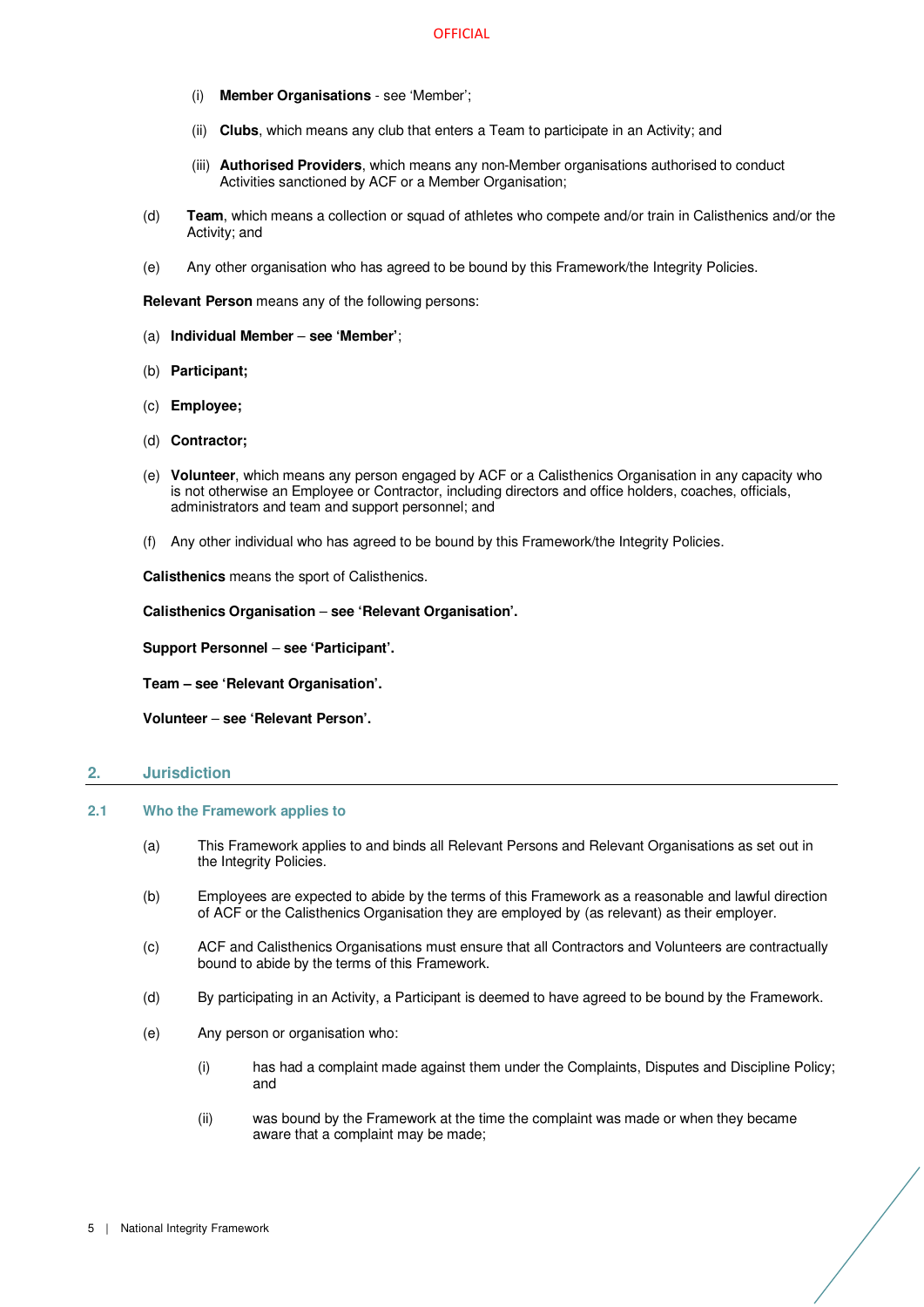#### **OFFICIAL**

(iii) would, for any reason, otherwise have ceased to be bound by this Framework at any time after the complaint was made or when they became aware that the complaint may be made,

remains bound by the Framework in respect of the complaint and any related complaint until the complaints process has been finalised in accordance with the Complaints, Disputes and Discipline Policy.

## **3. Scope**

## **3.1 Scope**

- (a) The National Integrity Framework comprises this Framework document and the Integrity Policies.
- (b) Nothing in this Framework limits the rights or obligations of any person under any other ACF policy, code of conduct or other relevant agreement.
- (c) This Framework does not override or limit the application of any laws of Australia or a state/territory.
- (d) The 'Summary' at the start of each Integrity Policy is not intended to be and should not be construed in any way as a complete and comprehensive overview of the relevant Integrity Policy. To the extent of any inconsistency, the operative provisions of the relevant Integrity Policy prevail.

## **4. Prohibited Conduct**

## **4.1 Prohibited Conduct**

In addition to the Prohibited Conduct proscribed by the Integrity Policies, a Relevant Person or Relevant Organisation commits a breach of this Framework when they:

- (a) fail to report any Prohibited Conduct, as defined under this Framework or an Integrity Policy, to Sport Integrity Australia (or otherwise in accordance with the requirements of the relevant Integrity Policy) as soon as reasonably practicable;
- (b) deliberately or wilfully withhold information in relation to any possible Prohibited Conduct;
- (c) fail to provide further information or documentation as requested as part of a Complaint Process under this Framework, including a failure to fully and in good faith participate in an interview;
- (d) fail to comply with or enforce Disciplinary Measures imposed under the Complaints, Disputes and Discipline Policy; or
- (e) knowingly provide any inaccurate and/or misleading information during the course of any investigation or proceedings under this Framework.

## **4.2 Additional matters**

- (a) The Australian National Anti-Doping Policy will prevail to the extent of any inconsistency with this Framework in all instances. Any allegation relating to a breach or possible breach of Australian National Anti-Doping Policy will be dealt with under that policy.
- (b) Nothing in this Framework or the Integrity Policies prevents the ACF Board from referring any alleged Prohibited Conduct or criminal conduct to a relevant law enforcement agency.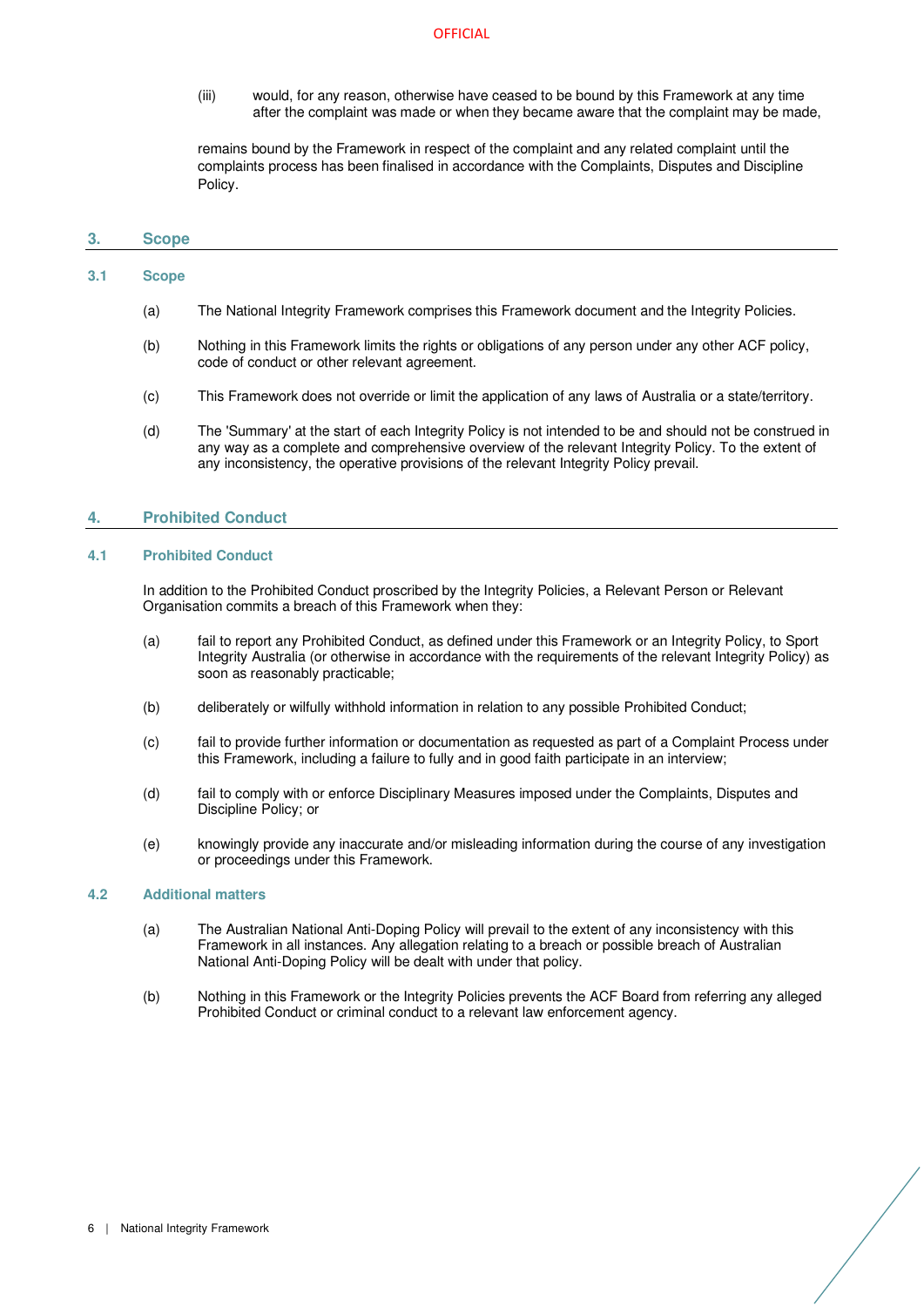## **5. ACF's Responsibility to Manage Framework**

### **5.1 Responsibility for the management of the Framework**

- (a) ACF will ensure that it has an Integrity Unit<sup>1</sup>, headed by a National Integrity Manager who shall report, directly or indirectly, to the Board.
- (b) The National Integrity Manager is responsible for the implementation, management, reporting and review of this Framework within ACF.
- (c) ACF will ensure that it appoints a Complaints Manager<sup>2</sup> for the purposes of the Complaints, Disputes and Discipline Policy.

#### **5.2 National Integrity Manager**

The National Integrity Manager will:

- (a) be responsible for the supervision and administration of this Framework, the Integrity Policies and the associated education programs;
- (b) monitor the compliance of any Sanctions;
- (c) act in a professional, discreet, and confidential manner in undertaking the obligations of their role under this Framework;
- (d) be responsible for ensuring that this Framework and the Integrity Policies are regularly reviewed, and any required amendments are approved by the ACF Board; and
- (e) will provide the ACF Board with regular reports of:
	- (i) information relating to Alleged Breaches and Prohibited Conduct under the Integrity Policies;
	- (ii) the operation of and overall compliance with the Integrity Policies; and
	- (iii) any education programs that Participants have been required to undertake.

#### **5.3 Complaints Manager**

The Complaints Manager will be the point of contact between ACF and Sport Integrity Australia in relation to the functions of the Complaints, Disputes and Discipline Policy and will have such responsibilities as set out in that policy.

## **5.4 Reporting to Sport Integrity Australia**

- (a) ACF must ensure that they report all matters to Sport Integrity Australia as required by the Integrity Policies, which includes:
	- (i) any alleged Prohibited Conduct or criminal conduct that ACF has referred/reported to a relevant law enforcement agency;
	- (ii) any information required to be reported or notified to Sport Integrity Australia under the Competition Manipulation and Sports Wagering Policy; and
	- (iii) the outcome of any Resolution Process under the Complaints, Disputes and Discipline Policy.

 $\overline{\phantom{a}}$ 

<sup>1</sup> The size of the Integrity Unit is to be determined by the NSO based on the volume, nature, and seriousness of integrity issues within its sport and available financial resources. For the avoidance of doubt, the Integrity Unit may, if appropriate, solely comprise the National Integrity Manager.

<sup>&</sup>lt;sup>2</sup> ACF may appoint the same person to be both the Complaints Manager and the National Integrity Manager.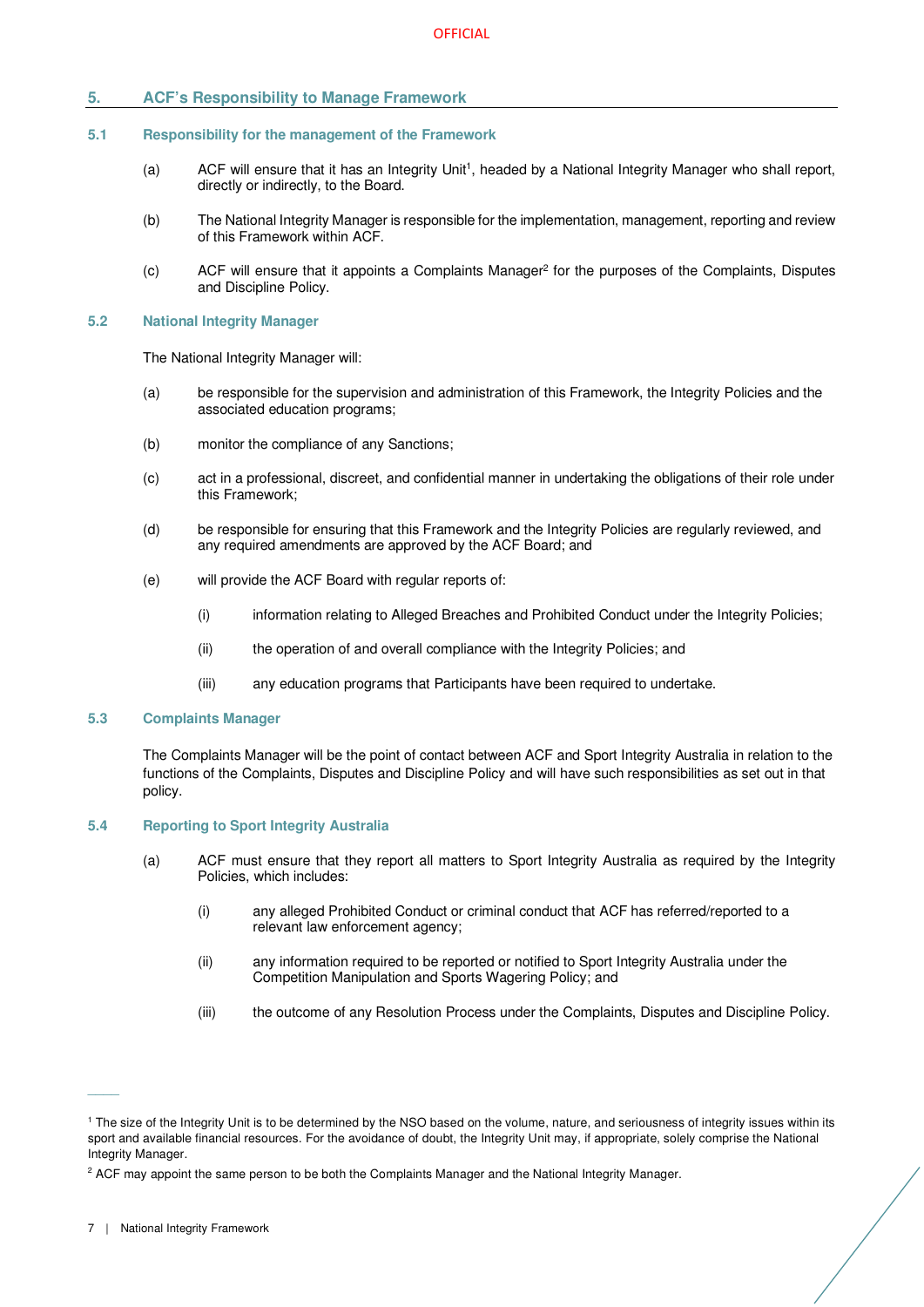## **5.5 Education**

- (a) With the support of Sport Integrity Australia, ACF will plan, implement, and maintain an education strategy that incorporates material addressing the matters covered by each Integrity Policy.
- (b) The National Integrity Manager will, from time to time, direct certain Participants to undertake education programs, which will be relevant and proportionate to their level of participation in Calisthenics and the associated integrity risks.

## **5.6 Recruitment of Employees and Volunteers**

- (a) ACF and Calisthenics Organisations should conduct any appropriate background checks required by an Integrity Policy for prospective Employees, Contractors and Volunteers to screen for prior conduct that would constitute a breach of this Framework or the Integrity Policies.
- (b) ACF and Calisthenics Organisations should undertake induction processes for Employees, Contractors and Volunteers that incorporate familiarisation with this Framework and the Integrity Policies, and other sports integrity education and training as determined by ACF from time to time.

## **6. Additional Responsibilities**

## **6.1 Relevant Organisation responsibilities**

In addition to that required under the Integrity Policies, ACF and Member Organisations shall:

- (a) implement and comply with this Framework;
- (b) ensure that all other policies, rules, and programs that apply to Relevant Persons and Relevant Organisations are consistent with this Framework;
- (c) use its best efforts to assist Relevant Persons and Relevant Organisations to fulfil their responsibilities under this Framework;
- (d) publish, distribute, and promote this Framework and the Integrity Policies (and any updates from time to time) and shall be responsible for making such documents available and accessible to Relevant Persons and Relevant Organisations; and
- (e) ensure its Employees and contractors act in a discreet and confidential manner in discharging their obligations under this Framework.
- (f) recognise any Sanction imposed under this Framework;
- (g) take all necessary steps to enforce any Sanction imposed under this Framework;
- (h) assist in any investigation or proceedings regarding any Prohibited Conduct and ensure that they do not knowingly provide any inaccurate and/or misleading information during the course of any investigation or proceedings.

## **6.2 Relevant Person responsibilities**

In addition to that required under the Integrity Policies, Relevant Persons shall:

- (a) make themselves aware of the contents of this Framework;
- (b) comply with all relevant provisions of the Framework;
- (c) comply with any decisions and/or Sanctions imposed under the Framework.
- (d) undertake sports integrity education as directed by the National Integrity Manager;
- (e) assist in any investigation or proceedings regarding any Prohibited Conduct and ensure that they do not knowingly provide any inaccurate and/or misleading information during the course of any investigation or proceedings.